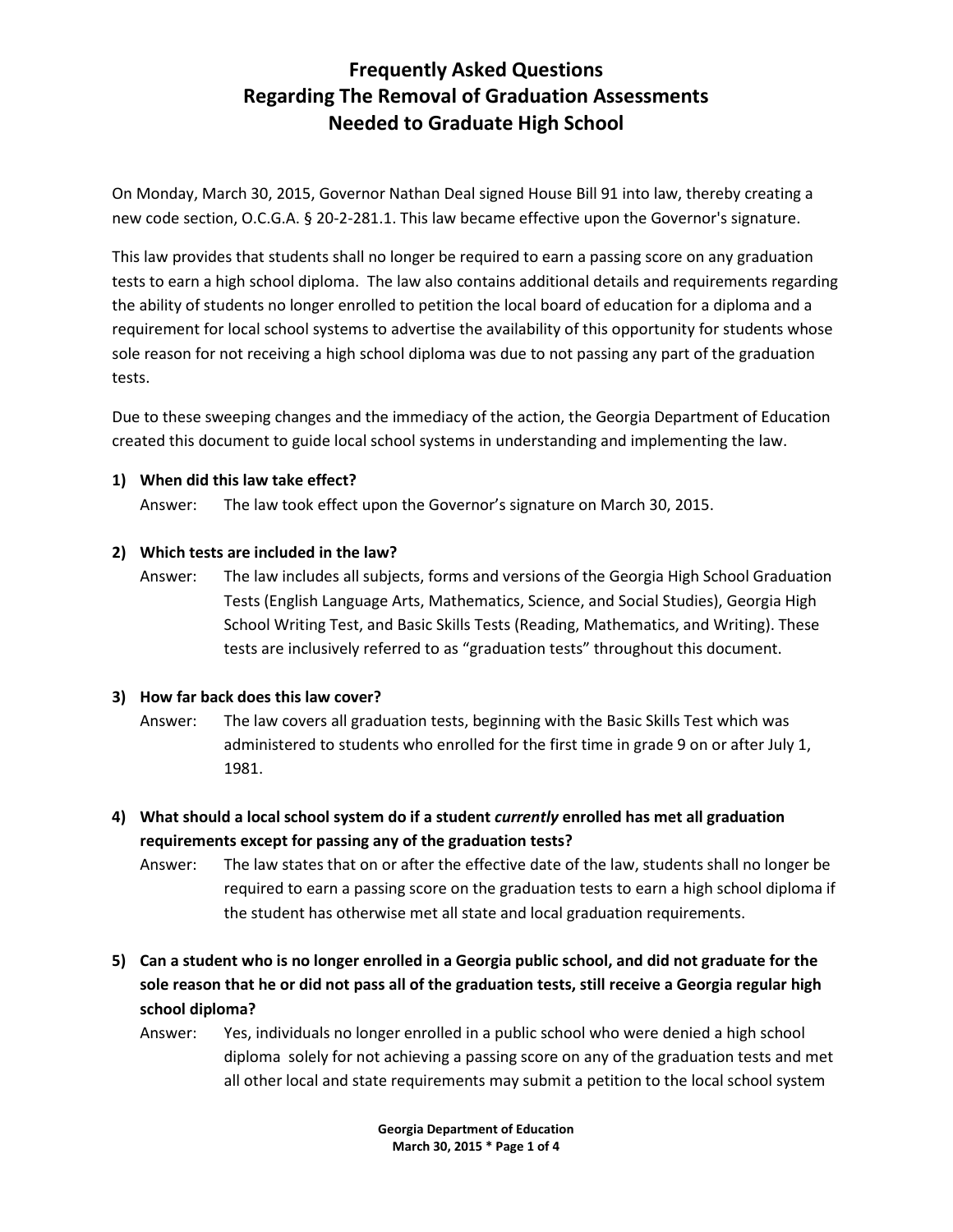to determine eligibility to receive a high school diploma under O.C.G.A. § 20-2-281.1.

- **6) What does the law require local school systems to do to accommodate petitions from individuals who are no longer enrolled in a public school and are seeking a regular high school diploma pursuant to O.C.G.A. § 20-2-281.1?**
	- Answer: a. A person who is no longer enrolled in a Georgia public school and who previously failed to receive a high school diploma in this state or was denied graduation solely for failing to achieve a passing score on one or more portions of the graduation tests may petition the local board of education of the school system in which he or she was last enrolled to determine his or her eligibility to receive a high school diploma, pursuant to O.C.G.A. § 20-2-281.1, based on the graduation requirements in effect when the student first entered ninth grade.

b. Once the local board of education confers a diploma upon an individual meeting such requirements, the local board shall transmit to the Georgia Department of Education, in accordance with department procedures, the number of diplomas awarded.

c. The local board of education may date the high school diploma as the expected year of graduation or the date the diploma was actually conferred.

d. Students receiving diplomas pursuant to O.C.G.A. § 20-2-281.1 shall not be counted as graduates in the graduation rate calculations for affected schools and school systems, either retroactively or in current or future calculations.

- **7) What and how often must a local board of education report to the Georgia Department of Education the number of diplomas awarded according to the provisions of this code section?**
	- Answer: Local school systems must report annually by July 15, of each year, the total number of diplomas awarded during that fiscal year to students who previously failed to receive a high school diploma in this state or were denied graduation solely for failing to achieve a passing score on the graduation tests. Reporting cycles will follow the state fiscal year from July 1 through June 30. Local school systems need only report the total aggregate number of diplomas awarded for that fiscal year. For the report due on July 15, 2015, local school systems should report the total number of diplomas awarded pursuant to O.C.G.A. § 20-2-281.1 from March 30, 2015, through June 30, 2015.
- **8) How will persons who could benefit from this law be made aware of the possible opportunity?**
	- Answer: Each local school system shall annually advertise the provisions of O.C.G.A. § 20-2-281.1, one time no later than January 15, 2016, one time no later than January 15, 2017, and one time no later than January 15, 2018. Such advertisement shall be made in a local newspaper of general circulation, which shall be the same newspaper in which other legal announcements of the local board of education are advertised.

At a minimum, such notice shall consist of two columns measuring at least ten inches in length and measuring at least four and one-half inches in combined width, and include:

> **Georgia Department of Education March 30, 2015 \* Page 2 of 4**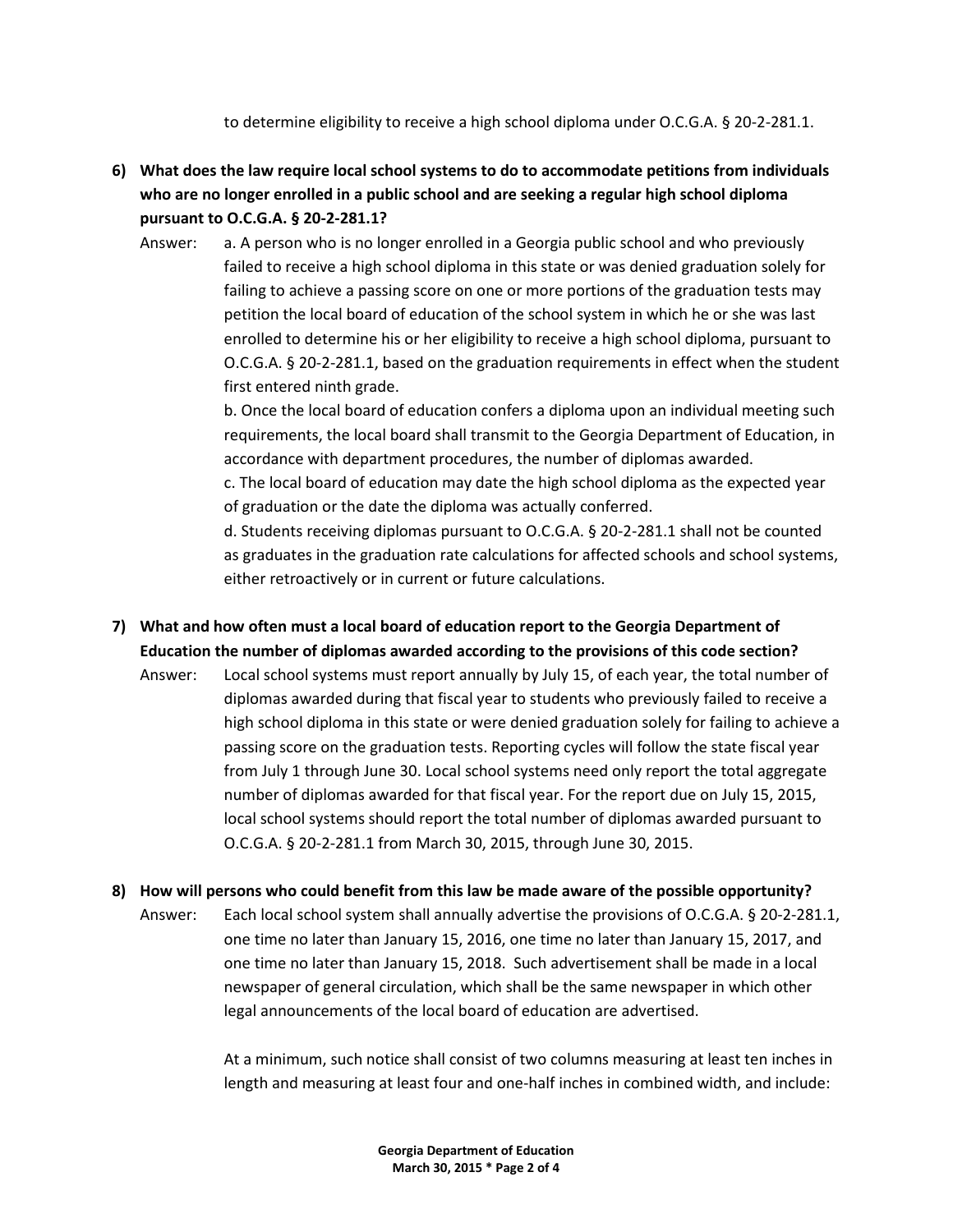- a. A headline printed in at least a 24 point boldface type;
- b. An explanation of who qualifies for the petitioning option;
- c. An explanation of the petition process;
- d. A contact name and phone number; and
- e. Indicating that there is no deadline by which a petition may be submitted.
- **9) What should a student do if he or she moved from the school system where he or she went to high school?**
	- Answer: An applicant should make a petition with the school system where he or she last attended high school in Georgia.
- **10) What should a person do if the high school he or she attended no longer exists or merged with another high school?**
	- Answer: In this case the individual should contact the local school system last attended in Georgia.

#### **11) Who will determine when all of the graduation requirements have been met?**

- Answer: The local school system will make the final determination based on the state and local graduation requirements that were in effect when the student entered ninth grade.
- **12) Is there a deadline for petitioning the local board of education?** Answer: No.
- **13) Will the Georgia Department of Education provide a sample form for school systems to use for petitioners who are no longer enrolled in a public school?**
	- Answer: The Georgia Department of Education has made available a sample form that local school systems may use or edit to meet their specific local need and requirements. A local school system may also create its own form as there is no requirement that local school systems use the sample form.
- **14) Can a special education student who was previously awarded a special education diploma or a certificate of completion only because he or she had not passed one or more sections of the graduation tests still be awarded a high school diploma?**
	- Answer: Yes, as long as all other state and local graduation requirements were met to qualify for a regular education diploma.
- **15) For the 2014-2015 school year, which students cannot be included in the graduation rate calculations for College and Career Ready Performance Index (CCRPI)?**
	- Answer: The law states that students who previously failed to receive a high school diploma in this state or were denied graduation solely for failing to achieve a passing score on the graduation tests shall not be counted as graduates in the graduation rate calculations for affected schools and school systems, either retroactively or in current or future

**Georgia Department of Education March 30, 2015 \* Page 3 of 4**